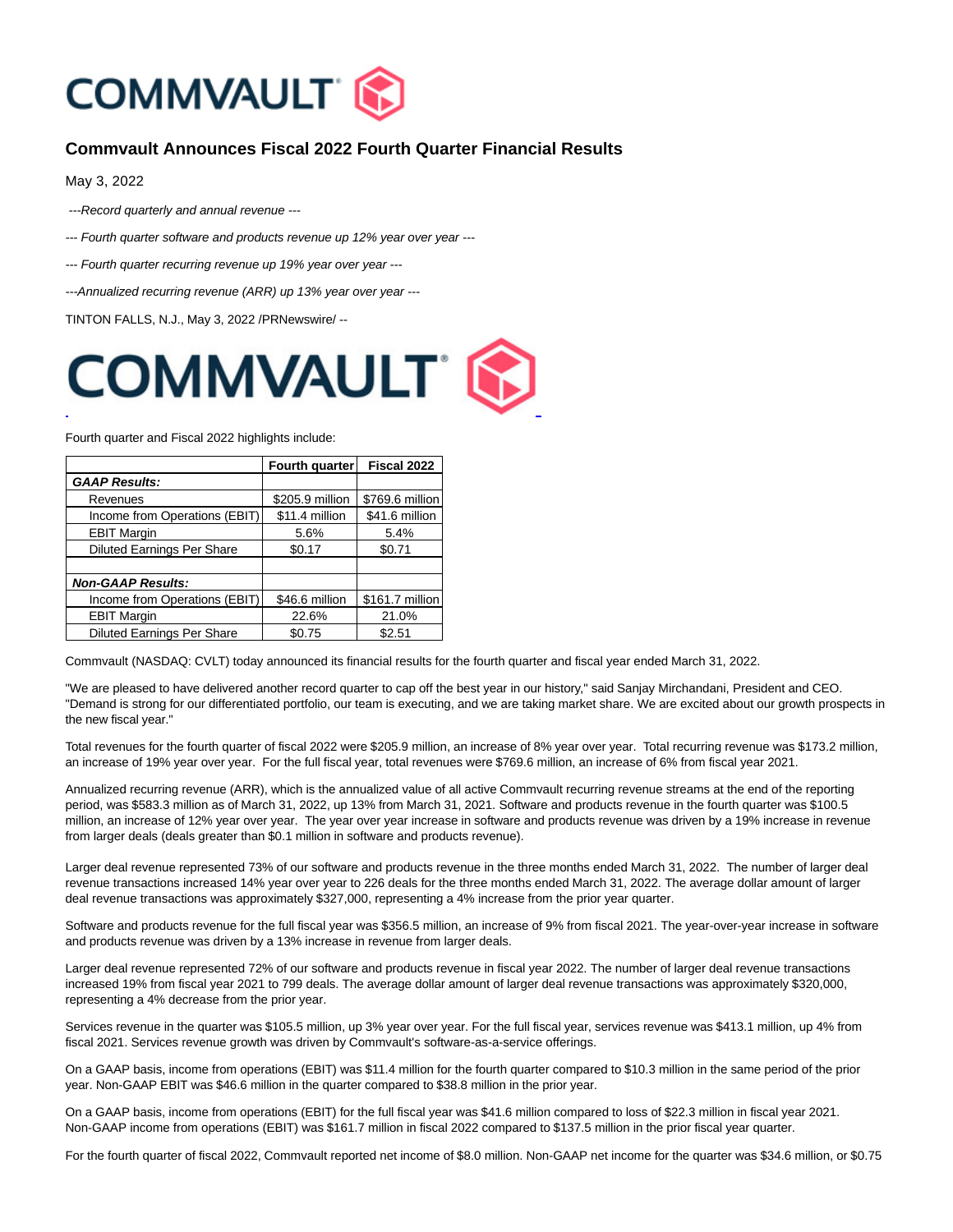per diluted share.

For the full fiscal year, Commvault reported a net income of \$33.6 million. Non-GAAP net income for the full fiscal year was \$118.7 million, or \$2.51 per diluted share.

Operating cash flow totaled \$87.1 million for the fourth quarter of fiscal 2022 compared to \$64.7 million in the prior year quarter. For the full fiscal year, operating cash flow was \$177.2 million, compared to \$124.0 million for fiscal year 2021. Total cash and short-term investments were \$267.5 million as of March 31, 2022 compared to \$397.2 million as of March 31, 2021. There were no borrowings against the revolving line of credit.

During the fiscal fourth quarter, Commvault repurchased approximately 600,000 shares of its common stock totaling \$39.8 million at an average price of approximately \$66.29 per share. During the full fiscal year, Commvault repurchased approximately 4.3 million shares of its common stock totaling \$305.2 million at an average price of approximately \$70.87 per share.

On April 21, 2022, the Board of Directors approved a new share repurchase program of up to \$250.0 million. The Board's authorization permits Commvault to make purchases of its common stock from time to time in the open market or through privately negotiated transactions, subject to market and other conditions. The Board's authorization has no expiration date.

"We continue to believe that the strength of our balance sheet, coupled with the current and long-term outlook for our business, provides an opportunity to create value for our long-term shareholders," said Mr. Mirchandani.

A reconciliation of GAAP to non-GAAP results has been provided in Financial Statement Table IV included in this press release. An explanation of these measures is also included below under the heading "Use of Non-GAAP Financial Measures."

### **Use of Non-GAAP Financial Measures**

Commvault has provided in this press release the following non-GAAP financial measures: non-GAAP income from operations, non-GAAP income from operations margin, non-GAAP net income, non-GAAP diluted earnings per share and annualized recurring revenue (ARR). This financial information has not been prepared in accordance with GAAP. Commvault uses these non-GAAP financial measures internally to understand, manage and evaluate its business and make operating decisions. In addition, Commvault believes these non-GAAP operating measures are useful to investors, when used as a supplement to GAAP financial measures, in evaluating Commvault's ongoing operational performance. Commvault believes that the use of these non-GAAP financial measures provides an additional tool for investors to use in evaluating ongoing operating results and trends, and in comparing its financial results with other companies in Commvault's industry, many of which present similar non-GAAP financial measures to the investment community. Commvault has also provided software and products, services and total revenues on a constant currency basis. Commvault analyzes revenue growth on a constant currency basis in order to provide a comparable framework for assessing how the business performed excluding the effect of foreign currency fluctuations.

All of these non-GAAP financial measures should be considered as a supplement to, and not as a substitute for, financial information prepared in accordance with GAAP. Investors are encouraged to review the reconciliation of these non-GAAP measures to their most directly comparable GAAP financial measures, which are provided in Table IV included in this press release.

**Non-GAAP income from operations and non-GAAP income from operations margin.** These non-GAAP financial measures exclude noncash stock-based compensation charges and additional Federal Insurance Contribution Act (FICA) and related payroll tax expense incurred by Commvault when employees exercise in the money stock options or vest in restricted stock awards. Commvault has also excluded restructuring costs, certain costs related to key employees of Hedvig, the noncash amortization of intangible assets, acquisition costs related to TrapX, the gain on the sale of its equity method investment in Laitek, Inc. and, for fiscal year 2021, the noncash impairment of intangible assets from its non-GAAP results. These expenses are further discussed in Table IV. Commvault believes that these non-GAAP financial measures are useful metrics for management and investors because they compare Commvault's core operating results over multiple periods. When evaluating the performance of Commvault's operating results and developing short- and long-term plans, Commvault does not consider such expenses.

Although noncash stock-based compensation and the additional FICA and related payroll tax expenses are necessary to attract and retain employees, Commvault places its primary emphasis on stockholder dilution as compared to the accounting charges related to such equity compensation plans. Commvault believes that providing non-GAAP financial measures that exclude noncash stock-based compensation expense and the additional FICA and related payroll tax expenses incurred on stock option exercises and vesting of restricted stock awards allow investors to make meaningful comparisons between Commvault's operating results and those of other companies.

There are a number of limitations related to the use of non-GAAP income from operations and non-GAAP income from operations margin. The most significant limitation is that these non-GAAP financial measures exclude certain operating costs, primarily related to noncash stock-based compensation, which is of a recurring nature. Noncash stock-based compensation has been, and will continue to be for the foreseeable future, a significant recurring expense in Commvault's operating results. In addition, noncash stock-based compensation is an important part of Commvault's employees' compensation and can have a significant impact on their performance. Lastly, the components that Commvault excludes in its non-GAAP financial measures may differ from the components that its peer companies exclude when they report their non-GAAP financial measures.

Due to the limitations related to the use of non-GAAP measures, Commvault's management assists investors by providing a reconciliation of each non-GAAP financial measure to the most directly comparable GAAP financial measure. Further, Commvault's management uses non-GAAP financial measures only in addition to, and in conjunction with, results presented in accordance with GAAP.

**Non-GAAP net income and non-GAAP diluted earnings per share (EPS).** In addition to the adjustments discussed in non-GAAP income from operations, non-GAAP net income and non-GAAP diluted EPS incorporates a non-GAAP effective tax rate of 27%.

Commvault anticipates that in any given period its non-GAAP tax rate may be either higher or lower than the GAAP tax rate as evidenced by historical fluctuations. Commvault defines its cash tax rate as the total amount of cash income taxes payable for the fiscal year divided by consolidated GAAP pre-tax income. Over time, Commvault believes its GAAP and cash tax rates will align.

Commvault considers non-GAAP net income and non-GAAP diluted EPS useful metrics for Commvault management and its investors for the same basic reasons that Commvault uses non-GAAP income from operations and non-GAAP income from operations margin. In addition, the same limitations as well as management actions to compensate for such limitations described above also apply to Commvault's use of non-GAAP net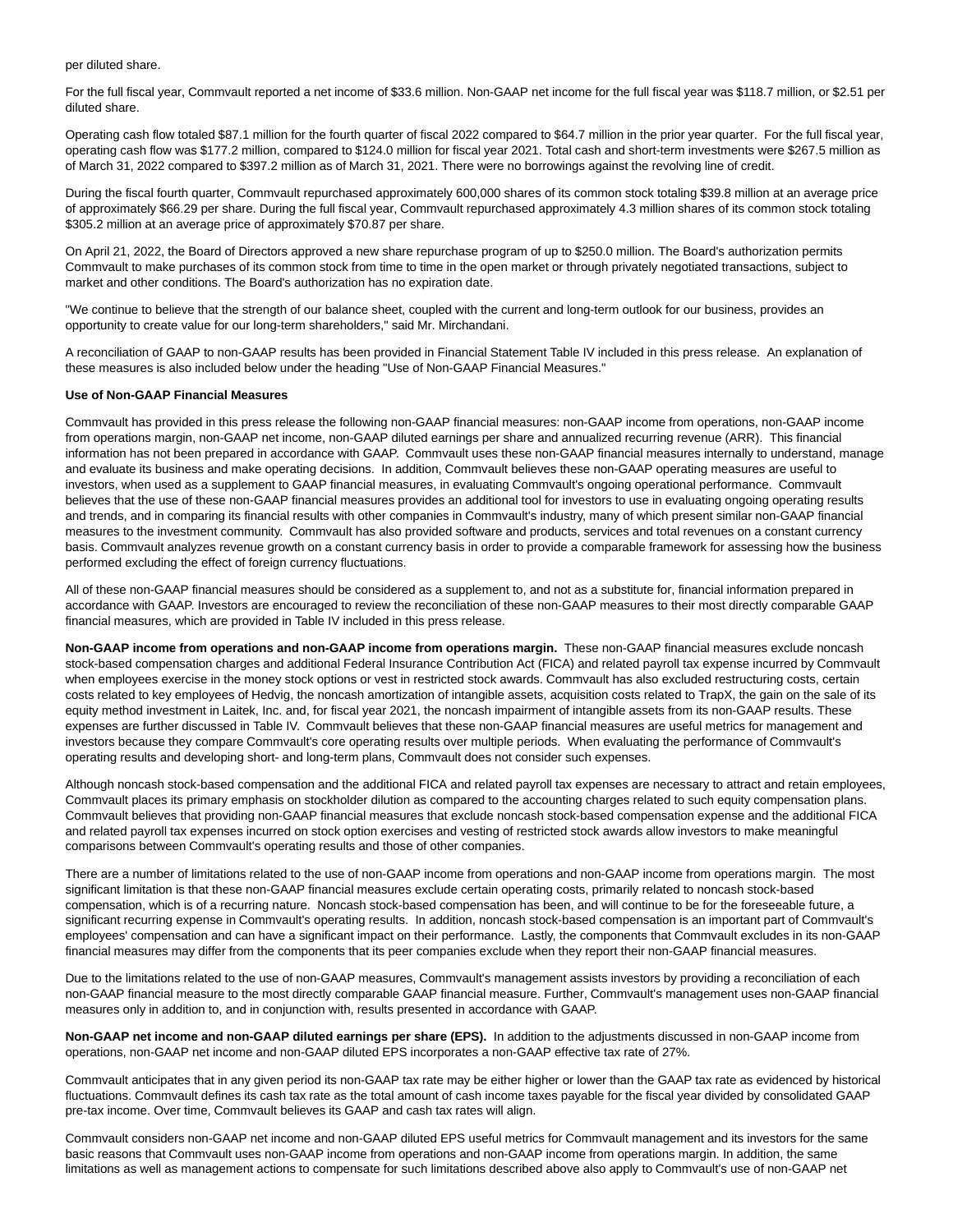income and non-GAAP EPS.

### **Conference Call Information**

Commvault will host a conference call today, May 3, 2022 at 8:30 a.m. Eastern Time (5:30 a.m. Pacific Time) to discuss its financial results. To access this call, dial 844-742-4247 (domestic) or 661-378-9470 (international). The live webcast can be accessed under the "Events" section of Commvault's website. An archived webcast of this conference call will also be available following the call.

### **About Commvault**

Commvault (NASDAQ: CVLT) liberates business and IT professionals to do amazing things with their data by ensuring the fundamental integrity of their business. Its industry-leading Intelligent Data Services Platform empowers these professionals to store, protect, optimize, and use their data, wherever it lives. Delivering the ultimate in simplicity and flexibility to customers, its Intelligent Data Services Platform is available as software subscription, an integrated appliance, partner-managed, and software as a service—a critical differentiator in the market. For 25 years, more than 100,000 organizations have relied on Commvault, and today, Metallic is accelerating customer adoption to modernize their environments as they look to SaaS for the future. Driven by its values—Connect, Inspire, Care, and Deliver—Commvault employs more than 2,800 highly-skilled individuals around the world. Visi[t Commvault.com o](http://commvault.com/)r follow us at @Commvault.

### **Safe Harbor Statement**

This press release may contain forward-looking statements, including statements regarding financial projections, which are subject to risks and uncertainties, such as competitive factors, difficulties and delays inherent in the development, manufacturing, marketing and sale of software products and related services, general economic conditions, outcome of litigation and others. For a discussion of these and other risks and uncertainties affecting Commvault's business, see "Item IA. Risk Factors" in our annual report in Form 10-K and "Item 1A. Risk Factors" in our most recent quarter report in Form 10-Q. Statements regarding Commvault's beliefs, plans, expectations or intentions regarding the future are forward-looking statements, within the meaning of Section 27A of the Securities Act of 1933, as amended and Section 21E of the Securities Exchange Act of 1934, as amended. All such forward-looking statements are made pursuant to the safe harbor provisions of the Private Securities Litigation Reform Act of 1995. Actual results may differ materially from anticipated results. Commvault does not undertake to update its forward-looking statements. The development and timing of any product release as well as any of its features or functionality remain at our sole discretion.

©1999-2022 Commvault Systems, Inc. All rights reserved. Commvault, Commvault Systems, the "C hexagon" logo & Commvault, the "C hexagon" logo, Hedvig, the "Cube" logo, Metallic, the Metallic "Wave" logo, TrapX, Trap X Security, APSS, CommCell, CommNet, CommServe, Commvault Edge, Commvault GO, CryptoTrap, DeceptionGrid, Edge Drive, GridStor, Hyperscale X, InnerVault, IntelliSnap, Universal Data Plane, and Vault Tracker are trademarks or registered trademarks of Commvault Systems, Inc. All other third-party brands, products, service names, trademarks, or registered service marks are the property of and used to identify the products or services of their respective owners. All specifications are subject to change without notice.

 **Table I**

**Commvault Systems, Inc.**

### **Consolidated Statements of Operations (In thousands, except per share data) (Unaudited)**

|                                   |               | Three Months Ended March 31,        |               | Year Ended March 31,  |  |
|-----------------------------------|---------------|-------------------------------------|---------------|-----------------------|--|
|                                   | 2022          | 2021                                | 2022          | 2021                  |  |
| Revenues:                         |               |                                     |               |                       |  |
| Software and products             | \$<br>100,489 | $\boldsymbol{\mathsf{S}}$<br>89,355 | \$<br>356,487 | \$<br>326,843         |  |
| <b>Services</b>                   | 105,460       | 101,986                             | 413,104       | 396,629               |  |
| Total revenues                    | 205,949       | 191,341                             | 769,591       | 723,472               |  |
| Cost of revenues:                 |               |                                     |               |                       |  |
| Software and products             | 4,586         | 6,552                               | 14,057        | 27,218                |  |
| <b>Services</b>                   | 27,461        | 23,059                              | 99,802        | 82,155                |  |
| Total cost of revenues            | 32,047        | 29,611                              | 113,859       | 109,373               |  |
| Gross margin                      | 173,902       | 161,730                             | 655,732       | 614,099               |  |
| Operating expenses:               |               |                                     |               |                       |  |
| Sales and marketing               | 93,138        | 86,661                              | 341,644       | 331,948               |  |
| Research and development          | 40,497        | 35,577                              | 153,615       | 133,401               |  |
| General and administrative        | 22,130        | 23,205                              | 103,049       | 92,214                |  |
| Restructuring                     | 4,110         | 3,762                               | 6,192         | 23,471                |  |
| Depreciation and amortization     | 2,582         | 2,187                               | 9,666         | 14,628                |  |
| Impairment of intangible assets   |               |                                     |               | 40,700                |  |
| Total operating expenses          | 162,457       | 151,392                             | 614,166       | 636,362               |  |
| Income (loss) from operations     | 11,445        | 10,338                              | 41,566        | (22, 263)             |  |
| Interest income                   | 113           | 269                                 | 656           | 1,028                 |  |
| Interest expense                  | (90)          |                                     | (109)         |                       |  |
| Other income, net                 | 737           |                                     | 1,301         |                       |  |
| Income (loss) before income taxes | 12,205        | 10,607                              | 43,414        | (21, 235)             |  |
| Income tax expense                | 4,217         | 4,346                               | 9,790         | 9,719                 |  |
| Net income (loss)                 | \$<br>7,988   | 5<br>6,261                          | \$<br>33,624  | <b>S</b><br>(30, 954) |  |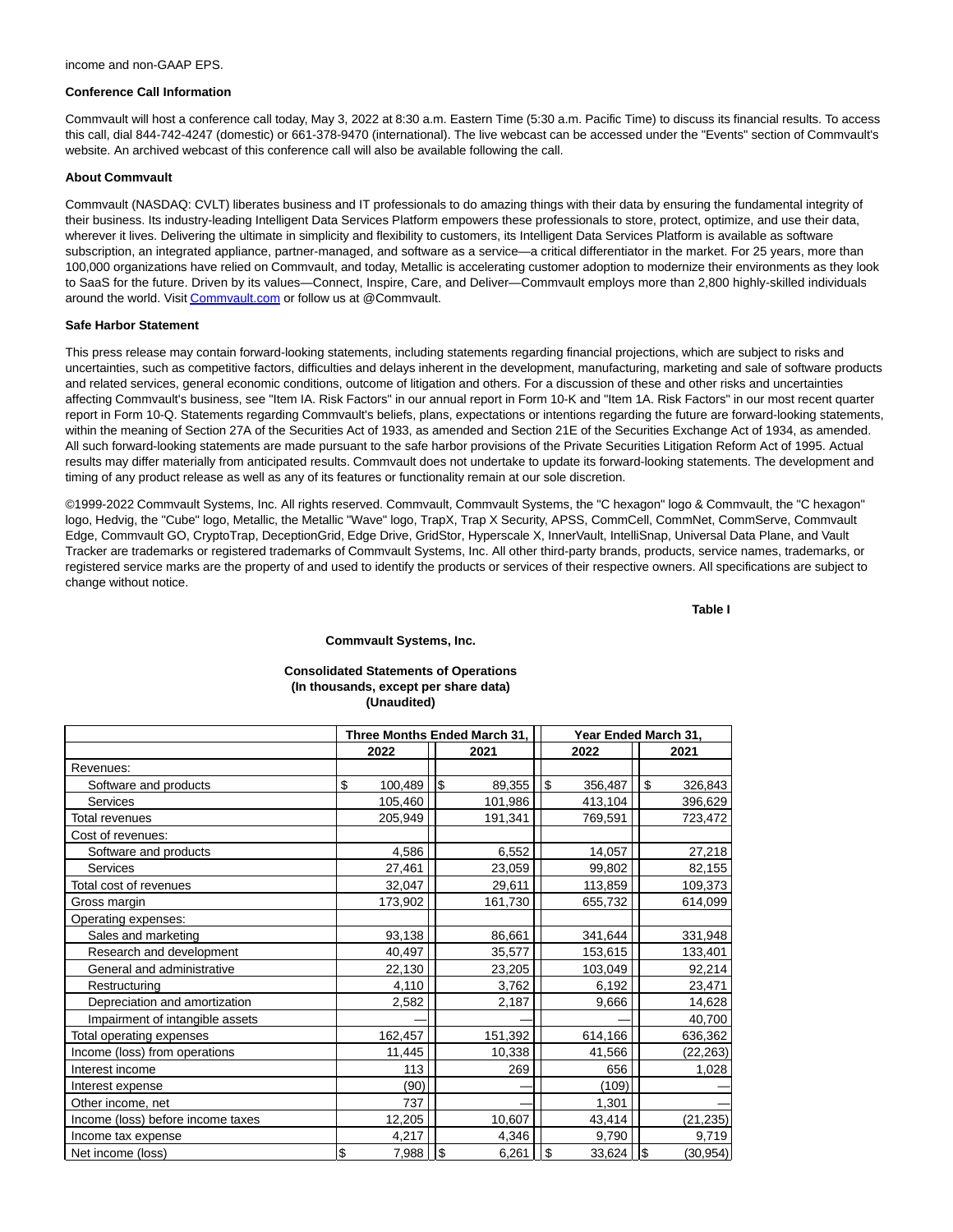| Net income (loss) per common share:         |        |        |        |        |
|---------------------------------------------|--------|--------|--------|--------|
| Basic                                       | 0.18   | 0.13   | 0.74   | (0.66) |
| Diluted                                     | 0.17   | 0.13   | 0.71   | (0.66) |
| Weighted average common shares outstanding: |        |        |        |        |
| Basic                                       | 44.596 | 46.888 | 45.443 | 46,652 |
| <b>Diluted</b>                              | 45.840 | 48.670 | 47.220 | 46,652 |

# **Table II**

# **Commvault Systems, Inc.**

## **Condensed Consolidated Balance Sheets (In thousands) (Unaudited)**

|                                                | March 31,     | March 31,     |
|------------------------------------------------|---------------|---------------|
|                                                | 2022          | 2021          |
| <b>ASSETS</b>                                  |               |               |
| Current assets:                                |               |               |
| Cash and cash equivalents                      | \$<br>267,507 | \$<br>397,237 |
| Trade accounts receivable, net                 | 194,238       | 188,126       |
| Other current assets                           | 22,336        | 22,237        |
| <b>Total current assets</b>                    | 484,081       | 607,600       |
|                                                |               |               |
| Property and equipment, net                    | 106,513       | 112,779       |
| Operating lease assets                         | 14,921        | 20,778        |
| Deferred commissions cost                      | 52,974        | 38,444        |
| Intangible assets, net                         | 3,542         |               |
| Goodwill                                       | 127,780       | 112,435       |
| Other assets                                   | 26,269        | 12,137        |
| <b>Total assets</b>                            | \$<br>816,080 | \$<br>904,173 |
|                                                |               |               |
| <b>LIABILITIES AND STOCKHOLDERS' EQUITY</b>    |               |               |
| <b>Current liabilities:</b>                    |               |               |
| Accounts payable                               | \$<br>432     | \$<br>374     |
| <b>Accrued liabilities</b>                     | 121,837       | 112,148       |
| Current portion of operating lease liabilities | 4,778         | 7,469         |
| Deferred revenue                               | 267,017       | 253,211       |
| <b>Total current liabilities</b>               | 394,064       | 373,202       |
|                                                |               |               |
| Deferred revenue, less current portion         | 150,180       | 119,231       |
| Deferred tax liabilities, net                  | 808           | 761           |
| Long-term operating lease liabilities          | 11,270        | 15,419        |
| Other liabilities                              | 3,929         | 1,526         |
|                                                |               |               |
| Total stockholders' equity                     | 255,829       | 394,034       |
| Total liabilities and stockholders' equity     | \$<br>816,080 | \$<br>904,173 |

**Table III**

**Commvault Systems, Inc.**

**Consolidated Statements of Cash Flows (In thousands) (Unaudited)**

|                                                                                             | Three Months Ended March 31, |        |      |        |      | Year Ended March 31, |  |           |  |
|---------------------------------------------------------------------------------------------|------------------------------|--------|------|--------|------|----------------------|--|-----------|--|
|                                                                                             |                              | 2022   | 2021 |        | 2022 |                      |  | 2021      |  |
| Cash flows from operating activities                                                        |                              |        |      |        |      |                      |  |           |  |
| Net income (loss)                                                                           |                              | 7,988  | S    | 6.261  | I\$  | $33.624$ S           |  | (30, 954) |  |
| Adjustments to reconcile net income (loss) to net cash<br>provided by operating activities: |                              |        |      |        |      |                      |  |           |  |
| Depreciation and amortization                                                               |                              | 2,923  |      | 2.499  |      | 10.950               |  | 15,878    |  |
| Noncash stock-based compensation                                                            |                              | 28,370 |      | 23.261 |      | 105,163              |  | 84,833    |  |
| Noncash change in fair value of equity securities                                           |                              | (737)  |      |        |      | (301)                |  |           |  |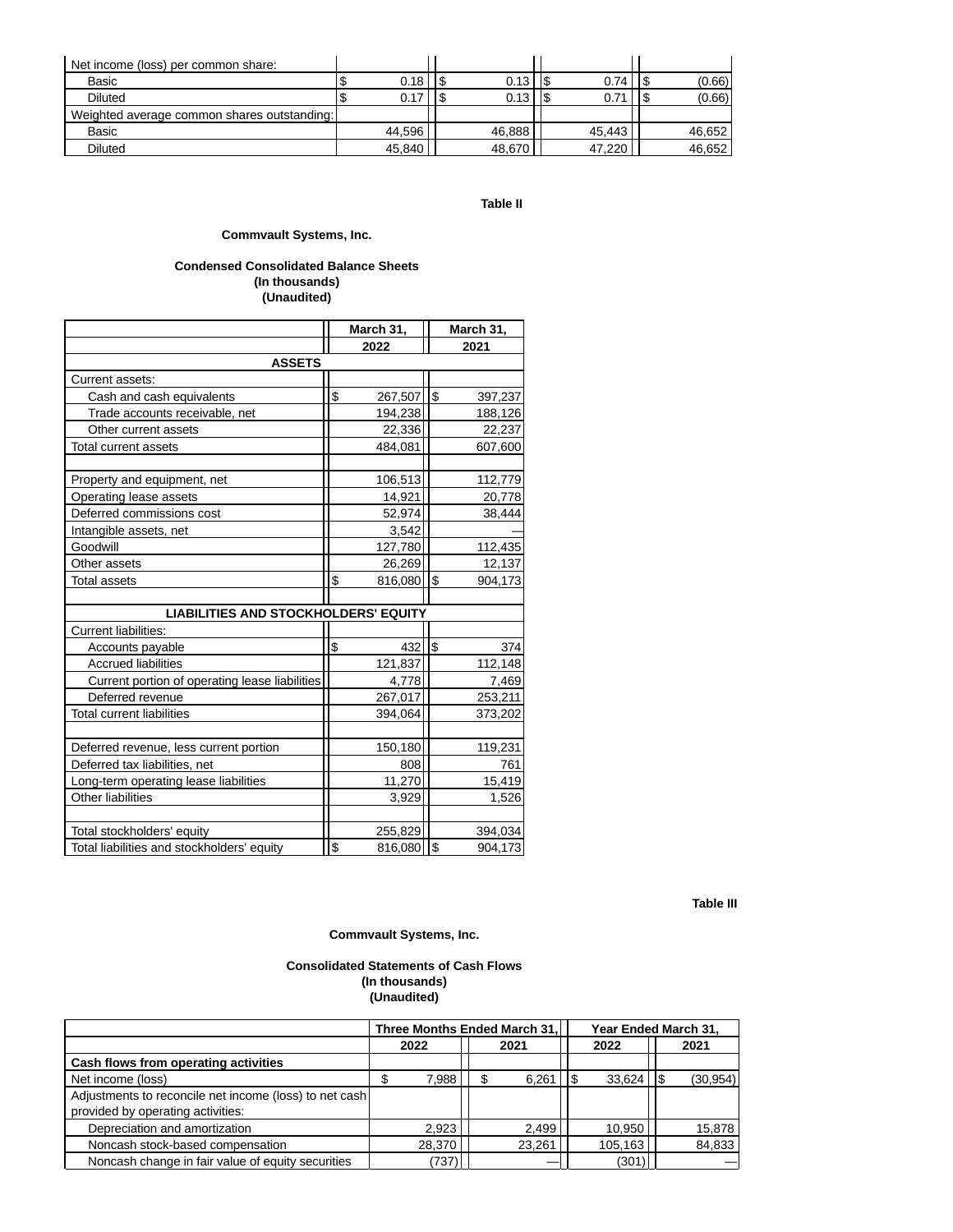| Impairment of intangible assets                      |               |               |                           | 40,700        |
|------------------------------------------------------|---------------|---------------|---------------------------|---------------|
| Deferred income taxes                                | 49            | (92)          | 49                        | (92)          |
| Amortization of deferred commissions cost            | 4,995         | 4,571         | 18,339                    | 18,318        |
| Impairment of operating lease assets                 |               | 380           |                           | 1,684         |
| Changes in operating assets and liabilities:         |               |               |                           |               |
| Trade accounts receivable, net                       | 5,175         | 4,348         | (20, 371)                 | (34, 622)     |
| Operating lease assets and liabilities, net          | (116)         | (438)         | (925)                     | (1, 157)      |
| Other current assets and Other assets                | 5,904         | 4,932         | 3,732                     | 11,887        |
| Deferred commissions cost                            | (11.660)      | (8.149)       | (33,512)                  | (24, 095)     |
| Accounts payable                                     | 180           | (224)         | 60                        | 49            |
| <b>Accrued liabilities</b>                           | 13,693        | 10,176        | 10,400                    | 10,660        |
| Deferred revenue                                     | 28,731        | 21,021        | 48,295                    | 31,740        |
| Other liabilities                                    | 1,621         | (3,838)       | 1,677                     | (874)         |
| Net cash provided by operating activities            | 87,116        | 64,708        | 177,180                   | 123,955       |
| Cash flows from investing activities                 |               |               |                           |               |
| Proceeds from maturity of short-term investments     |               | 10,845        |                           | 43,645        |
| Purchase of property and equipment, net              | (583)         | (2, 182)      | (3,911)                   | (8, 176)      |
| Purchase of equity securities                        | (612)         |               | (4, 139)                  |               |
| Business combination, net of cash acquired           | (16, 894)     |               | (16, 894)                 |               |
| Other                                                |               |               | 500                       |               |
| Net cash provided by (used in) investing activities  | (18,089)      | 8,663         | (24, 444)                 | 35,469        |
| Cash flows from financing activities                 |               |               |                           |               |
| Repurchase of common stock                           | (39, 825)     | (62, 127)     | (305, 239)                | (95, 259)     |
| Proceeds from stock-based compensation plans         | 6,072         | 13,518        | 29,760                    | 20,521        |
| Debt issuance costs                                  |               |               | (609)                     |               |
| Net cash used in financing activities                | (33, 753)     | (48, 609)     | (276, 088)                | (74, 738)     |
| Effects of exchange rate – changes in cash           | (1, 458)      | (5,094)       | (6,378)                   | 16,469        |
| Net increase (decrease) in cash and cash equivalents | 33,816        | 19,668        | (129, 730)                | 101,155       |
| Cash and cash equivalents at beginning of year       | 233,691       | 377,569       | 397,237                   | 296,082       |
| Cash and cash equivalents at end of year             | \$<br>267,507 | \$<br>397,237 | $\mathfrak{S}$<br>267,507 | \$<br>397,237 |

**Table IV**

# **Commvault Systems, Inc.**

### **Reconciliation of GAAP to Non-GAAP Financial Measures and Other Financial Information (In thousands, except per share data) (Unaudited)**

|                                                                      |              | <b>Three Months Ended</b><br>March 31, |              | <b>Year Ended</b><br>March 31, |
|----------------------------------------------------------------------|--------------|----------------------------------------|--------------|--------------------------------|
|                                                                      | 2022         | 2021                                   | 2022         | 2021                           |
| Non-GAAP financial measures and reconciliation:                      |              |                                        |              |                                |
| GAAP income (loss) from operations                                   | \$<br>11,445 | \$<br>10,338                           | \$<br>41,566 | \$<br>(22, 263)                |
| Noncash stock-based compensation (1)                                 | 27,033       | 22,372                                 | 103,454      | 82,086                         |
| FICA and payroll tax expense related to stock-based compensation (2) | 991          | 952                                    | 3.261        | 2,196                          |
| Restructuring (3)                                                    | 4,110        | 3,762                                  | 6,192        | 23,471                         |
| Hedvig deferred payments (4)                                         | 1,405        | 1,406                                  | 5,622        | 5,624                          |
| Amortization of intangible assets (5)                                | 208          |                                        | 208          | 5,650                          |
| Impairment of intangible assets (6)                                  |              |                                        |              | 40,700                         |
| Acquisition costs (7)                                                | 1,379        |                                        | 1,379        |                                |
| Non-GAAP income from operations                                      | 46,571<br>\$ | \$<br>38,830                           | \$161,682    | \$137,464                      |
|                                                                      |              |                                        |              |                                |
| GAAP net income (loss)                                               | \$<br>7,988  | \$<br>6,261                            | \$33,624     | \$<br>(30, 954)                |
| Noncash stock-based compensation (1)                                 | 27,033       | 22,372                                 | 103,454      | 82,086                         |
| FICA and payroll tax expense related to stock-based compensation (2) | 991          | 952                                    | 3,261        | 2,196                          |
| Restructuring (3)                                                    | 4,110        | 3,762                                  | 6,192        | 23,471                         |
| Hedvig deferred payments (4)                                         | 1,405        | 1,406                                  | 5,622        | 5,624                          |
| Amortization of intangible assets (5)                                | 208          |                                        | 208          | 5,650                          |
| Impairment of intangible assets (6)                                  |              |                                        |              | 40,700                         |
| Acquisition costs (7)                                                | 1,379        |                                        | 1,379        |                                |
| Gain on sale of equity method investment (8)                         |              |                                        | (1,000)      |                                |
| Non-GAAP provision for income taxes adjustment (9)                   | (8,559)      | (6, 210)                               | (34,090)     | (27, 674)                      |
| <b>Non-GAAP net income</b>                                           | \$<br>34,555 | 28,543<br>\$                           | \$118,650    | \$101,099                      |
|                                                                      |              |                                        |              |                                |
| Diluted weighted average shares outstanding                          | 45,840       | 48,670                                 | 47,220       | 47,803                         |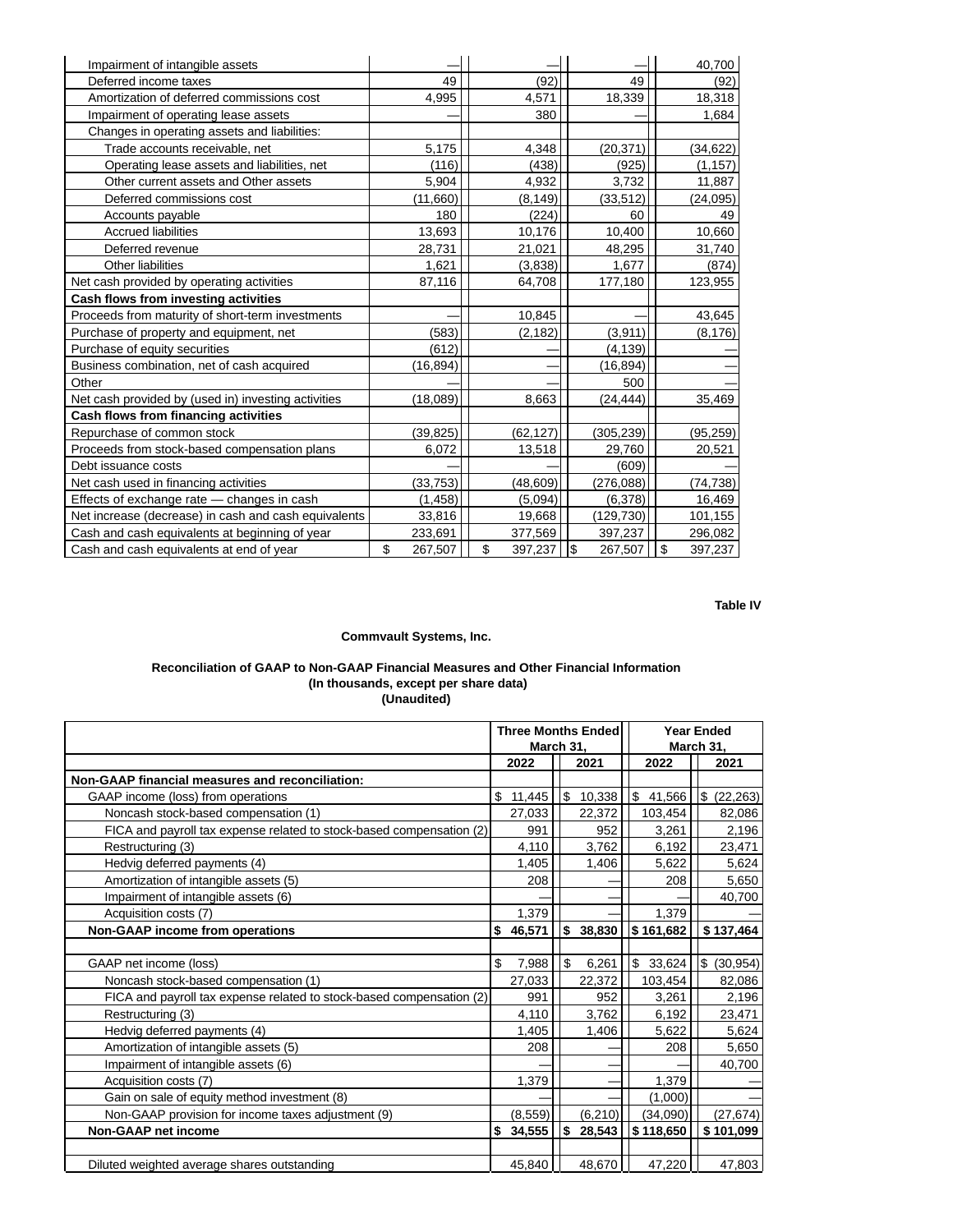|                                                            |            | <b>Three Months Ended</b> | <b>Year Ended</b> |           |  |  |
|------------------------------------------------------------|------------|---------------------------|-------------------|-----------|--|--|
|                                                            |            | March 31.                 |                   | March 31. |  |  |
|                                                            | 2022       | 2021                      | 2022              | 2021      |  |  |
| Subscription software and products revenue                 | 77.104     | 53.057                    | 244.630           | 191,296   |  |  |
| Perpetual software and products revenue                    | 23.385     | 36.298                    | 111.857           | 135,547   |  |  |
| Total software and products revenue                        | 100.489    | 89.355                    | 356.487           | 326.843   |  |  |
| Subscription as a % of total software and products revenue | <b>77%</b> | 59%                       | 69%               | 59%       |  |  |

|                                               | <b>Three Months Ended</b><br>March 31. |         |  |               |         | <b>Year Ended</b><br>March 31. |     |         |  |     |         |
|-----------------------------------------------|----------------------------------------|---------|--|---------------|---------|--------------------------------|-----|---------|--|-----|---------|
|                                               |                                        | 2022    |  |               | 2021    |                                |     | 2022    |  |     | 2021    |
| Subscription software and products revenue \$ |                                        | 77.104  |  | 1\$           | 53,057  |                                | Ι\$ | 244.630 |  | \$  | 191,296 |
| Recurring support and services revenue        |                                        | 96,144  |  |               | 92,521  |                                |     | 375,941 |  |     | 364,487 |
| Total recurring revenue                       | \$                                     | 173.248 |  | $\mathbf{\$}$ | 145.578 |                                | Ι\$ | 620.571 |  | \$  | 555.783 |
| Percentage of total revenues                  |                                        | 84%     |  |               | 76%     |                                |     | 81%     |  |     | 77%     |
|                                               |                                        |         |  |               |         |                                |     |         |  |     |         |
| Perpetual software and products revenue       | \$                                     | 23.385  |  | \$            | 36,298  |                                | \$  | 111,857 |  | \$  | 135,547 |
| Non-recurring services revenue                |                                        | 9.316   |  |               | 9.465   |                                |     | 37.163  |  |     | 32.142  |
| Total non-recurring revenue                   | S                                      | 32.701  |  | \$            | 45.763  |                                | Ι\$ | 149.020 |  | Ŝ.  | 167,689 |
| Percentage of total revenues                  |                                        | 16%     |  |               | 24%     |                                |     | 19%     |  |     | 23%     |
|                                               |                                        |         |  |               |         |                                |     |         |  |     |         |
| <b>Total Revenue (10)</b>                     |                                        | 205.949 |  | S.            | 191.341 | ھ ا                            |     | 769.591 |  | l\$ | 723.472 |

|                                     | Measured at period ending |                                  |                |  |  |  |  |  |
|-------------------------------------|---------------------------|----------------------------------|----------------|--|--|--|--|--|
|                                     | March 31, 2021            | $\blacksquare$ December 31, 2021 | March 31, 2022 |  |  |  |  |  |
| Annualized Recurring Revenue (11) S | 517.948   \$              | 561.226 S                        | 583.254        |  |  |  |  |  |

|                                 | Three Months Ended March 31, 2022 |             |             |         |  |  |  |  |  |  |
|---------------------------------|-----------------------------------|-------------|-------------|---------|--|--|--|--|--|--|
|                                 | Americas                          | <b>EMEA</b> | <b>APJ</b>  | Total   |  |  |  |  |  |  |
| Software and Products Revenue S | $61,754$ \\$                      | 27,179 \$   | $11,556$ \$ | 100.489 |  |  |  |  |  |  |
| <b>Customer Support Revenue</b> | 49.623                            | 25.444      | 9.619       | 84,686  |  |  |  |  |  |  |
| <b>Other Services Revenue</b>   | 12.441                            | 6.292       | 2.041       | 20,774  |  |  |  |  |  |  |
| <b>Total Revenue</b>            | $123,818$ \$                      | $58,915$ \$ | $23,216$ \$ | 205,949 |  |  |  |  |  |  |

|                                  | Three Months Ended March 31, 2021 |             |              |         |  |  |  |  |  |  |  |
|----------------------------------|-----------------------------------|-------------|--------------|---------|--|--|--|--|--|--|--|
|                                  | <b>Americas</b>                   | <b>EMEA</b> | APJ          | Total   |  |  |  |  |  |  |  |
| Software and Products Revenue \$ | 53.505                            | 27.441 \$   | $8.409$ \ \$ | 89,355  |  |  |  |  |  |  |  |
| <b>Customer Support Revenue</b>  | 52.928                            | 26.591      | 10.490       | 90,009  |  |  |  |  |  |  |  |
| <b>Other Services Revenue</b>    | 7.326                             | 3.167       | 1.484        | 11,977  |  |  |  |  |  |  |  |
| <b>Total Revenue</b>             | 113,759 \$                        | 57,199 \$   | $20,383$ \$  | 191,341 |  |  |  |  |  |  |  |

|                                  | Year Ended March 31, 2022 |             |            |         |  |  |  |
|----------------------------------|---------------------------|-------------|------------|---------|--|--|--|
|                                  | <b>Americas</b>           | <b>EMEA</b> | <b>APJ</b> | Total   |  |  |  |
| Software and Products Revenue \$ | 215.264 \$                | 103,749 \$  | 37.474 \$  | 356,487 |  |  |  |
| <b>Customer Support Revenue</b>  | 202.867                   | 104.524     | 39.724     | 347,115 |  |  |  |
| <b>Other Services Revenue</b>    | 39.764                    | 19,068      | 7.157      | 65,989  |  |  |  |
| <b>Total Revenue</b>             | 457.895                   | 227,341 \$  | 84.355     | 769,591 |  |  |  |
|                                  |                           |             |            |         |  |  |  |

|                                  | Year Ended March 31, 2021 |             |             |         |  |  |  |
|----------------------------------|---------------------------|-------------|-------------|---------|--|--|--|
|                                  | <b>Americas</b>           | <b>EMEA</b> | <b>APJ</b>  | Total   |  |  |  |
| Software and Products Revenue \$ | 187,027 \$                | 101,673 \$  | $38,143$ \$ | 326,843 |  |  |  |
| <b>Customer Support Revenue</b>  | 215,831                   | 100.620     | 41,330      | 357,781 |  |  |  |
| <b>Other Services Revenue</b>    | 21.264                    | 12.138      | 5.446       | 38,848  |  |  |  |
| <b>Total Revenue</b>             | 424.1225                  | 214.431 \$  | 84,919 \$   | 723.472 |  |  |  |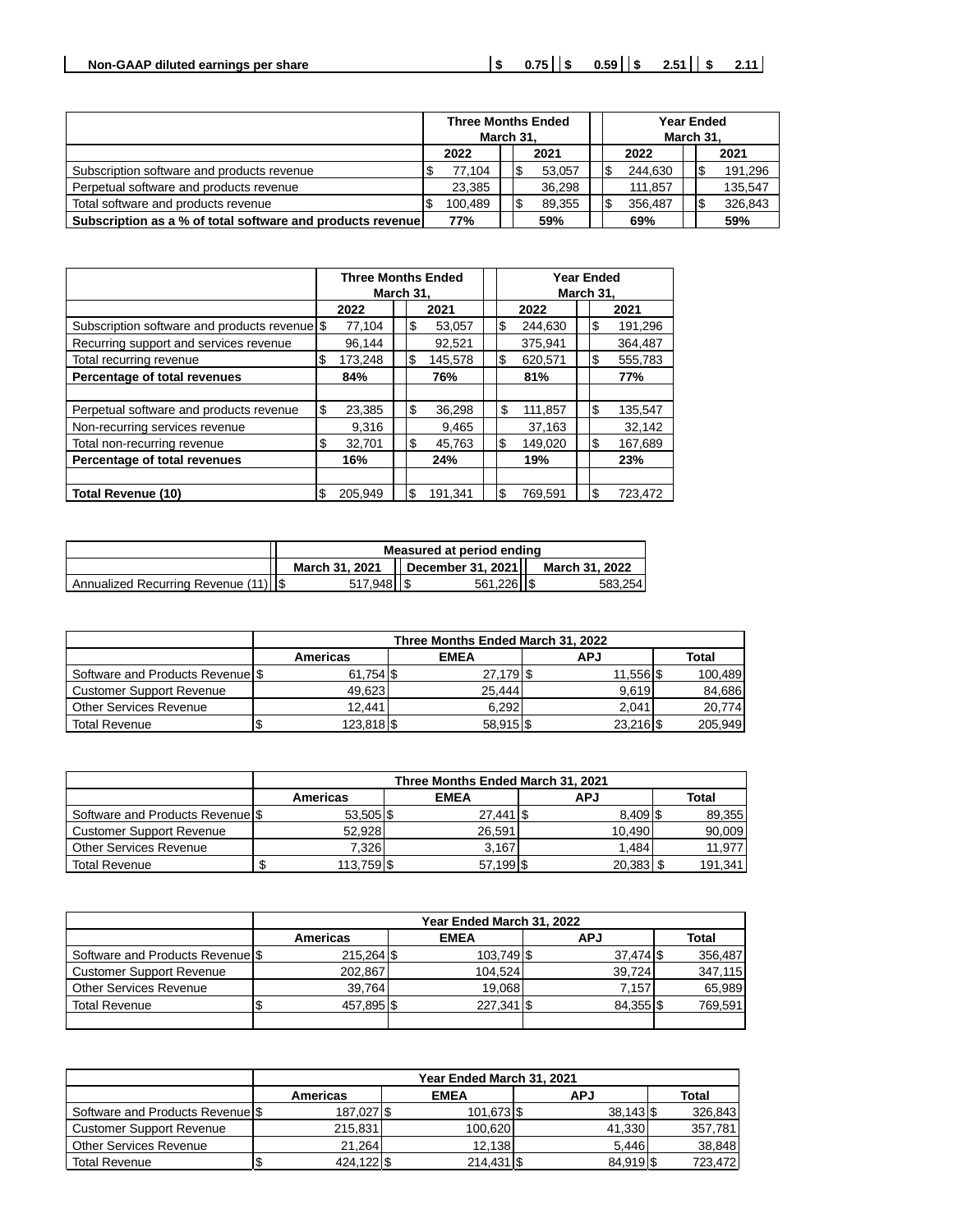|                                                                               | <b>Three Months Ended</b> |                                             |                       | <b>Year Ended</b> |                   |                |
|-------------------------------------------------------------------------------|---------------------------|---------------------------------------------|-----------------------|-------------------|-------------------|----------------|
|                                                                               | March 31, 2022            |                                             |                       | March 31, 2022    |                   |                |
|                                                                               |                           | <b>Sequential</b>                           |                       | Year Over Year    |                   | Year Over Year |
| Non-GAAP software and products revenue reconciliation                         |                           |                                             |                       |                   |                   |                |
| GAAP software and products revenue                                            | \$                        | 100,489                                     | <b>S</b>              | 100,489           | <b>S</b>          | 356,487        |
| Adjustment for currency impact                                                |                           | 505                                         |                       | 2,300             |                   | (104)          |
| Non-GAAP software and products revenue on a constant currency basis (12) $ \$ |                           | 100,994                                     | 1\$                   | 102,789           | ھ ا               | 356,383        |
|                                                                               |                           |                                             |                       |                   |                   |                |
|                                                                               |                           | <b>Three Months Ended</b>                   |                       | <b>Year Ended</b> |                   |                |
|                                                                               |                           | March 31, 2022                              |                       | March 31, 2022    |                   |                |
|                                                                               |                           | <b>Sequential</b><br><b>Year Over Year</b>  |                       |                   | Year Over Year    |                |
| <b>Non-GAAP services revenue reconciliation</b>                               |                           |                                             |                       |                   |                   |                |
| <b>GAAP</b> services revenue                                                  | \$                        | 105,460                                     | l\$                   | 105,460           | l\$               | 413,104        |
| Adjustment for currency impact                                                |                           | 584                                         |                       | 2,394             |                   | (2, 451)       |
| Non-GAAP services revenue on a constant currency basis (12)                   | \$                        | 106,044                                     | 1\$                   | 107,854           | l\$               | 410,653        |
|                                                                               |                           |                                             |                       |                   |                   |                |
|                                                                               |                           | <b>Three Months Ended</b><br>March 31, 2022 |                       |                   | <b>Year Ended</b> |                |
|                                                                               |                           |                                             |                       | March 31, 2022    |                   |                |
|                                                                               | <b>Sequential</b>         |                                             | <b>Year Over Year</b> |                   |                   | Year Over Year |
| <b>Non-GAAP total revenue reconciliation</b>                                  |                           |                                             |                       |                   |                   |                |
| <b>GAAP</b> total revenues                                                    | \$                        | 205,949                                     | 1\$                   | 205,949           | 1\$               | 769,591        |
| Adjustment for currency impact                                                |                           | 1,089                                       |                       | 4,694             |                   | (2, 555)       |
| Non-GAAP total revenues on a constant currency basis (12)                     | \$                        | 207,038                                     | <b>S</b>              | 210,643           | 1\$               | 767,036        |

#### **Footnotes - Adjustments**

(1) Represents noncash stock-based compensation charges associated with restricted stock units granted and our Employee Stock Purchase Plan. Those amounts are represented as follows:

|                                         | Three Months Ended March 31, |  |        | Year Ended March 31, |        |  |
|-----------------------------------------|------------------------------|--|--------|----------------------|--------|--|
|                                         | 2022                         |  | 2021   | 2022                 | 2021   |  |
| Cost of services revenue                | 1.107                        |  | 966    | 4.474                | 3,317  |  |
| Sales and marketing                     | 10.076                       |  | 9.671  | 37.431               | 35.577 |  |
| Research and development                | 9.148                        |  | 7.101  | 33,870               | 24.823 |  |
| General and administrative              | 6.702                        |  | 4.634  | 27.679               | 18.369 |  |
| Stock-based compensation expense 27,033 |                              |  | 22.372 | 103,454              | 82,086 |  |

The table above excludes stock-based compensation expense related to the Company's restructuring activities described below in footnote three.

- (2) Represents additional FICA and related payroll tax expenses incurred by Commvault when employees exercise in the money stock options or vest in restricted stock awards.
- (3) In recent fiscal years, Commvault initiated restructuring plans to increase efficiency in its sales, marketing and distribution functions as well as reduce costs across all functional areas. These restructuring charges relate primarily to severance and related costs associated with headcount reductions, as well as the closure of offices. During the fourth quarter of fiscal 2022, Commvault initiated a restructuring plan to combine the management of its EMEA and APJ field operations. Restructuring includes stock-based compensation related to modifications of awards granted to former employees. Management believes, when used as a supplement to GAAP results, that the exclusion of these charges will help investors and financial analysts understand Commvault's operating results and underlying operational trends as compared to prior periods.
- (4) In connection with the acquisition of Hedvig Inc., certain Hedvig shareholders will receive cash payments for the 30 months following the date of acquisition, subject to their continued employment with Commvault. While these payments are proportionate to these shareholders' ownership of Hedvig, under GAAP they are accounted for as compensation expense within Research and development expenses over the course of the 30 month service period. Management believes, when used as a supplement to GAAP results, that the exclusion of these non-routine expenses will help investors and financial analysts understand Commvault's operating results and underlying operational trends as compared to prior periods.
- (5) Represents noncash amortization of intangible assets.
- (6) In the second quarter of fiscal 2021, Commvault recorded an impairment of its acquired intangible assets. These noncash charges are not representative of ongoing costs to the business and are not expected to recur. As a result, these charges are being excluded to provide investors with a more comparable measure of costs associated with ongoing operations.
- (7) During the fourth quarter of fiscal 2022, Commvault incurred costs related to the acquisition of TrapX. Management believes, when used as a supplement to GAAP results, that the exclusion of these costs will help investors and financial analysts understand Commvault's operating results and underlying operational trends as compared to other periods.
- (8) Represents the gain on the sale of Commvault's equity investment in Laitek, Inc.
- (9) The provision for income taxes is adjusted to reflect Commvault's estimated non-GAAP effective tax rate of 27%.
- (10) This table includes the following financial metrics that are derived from Commvault's GAAP recognized revenue: